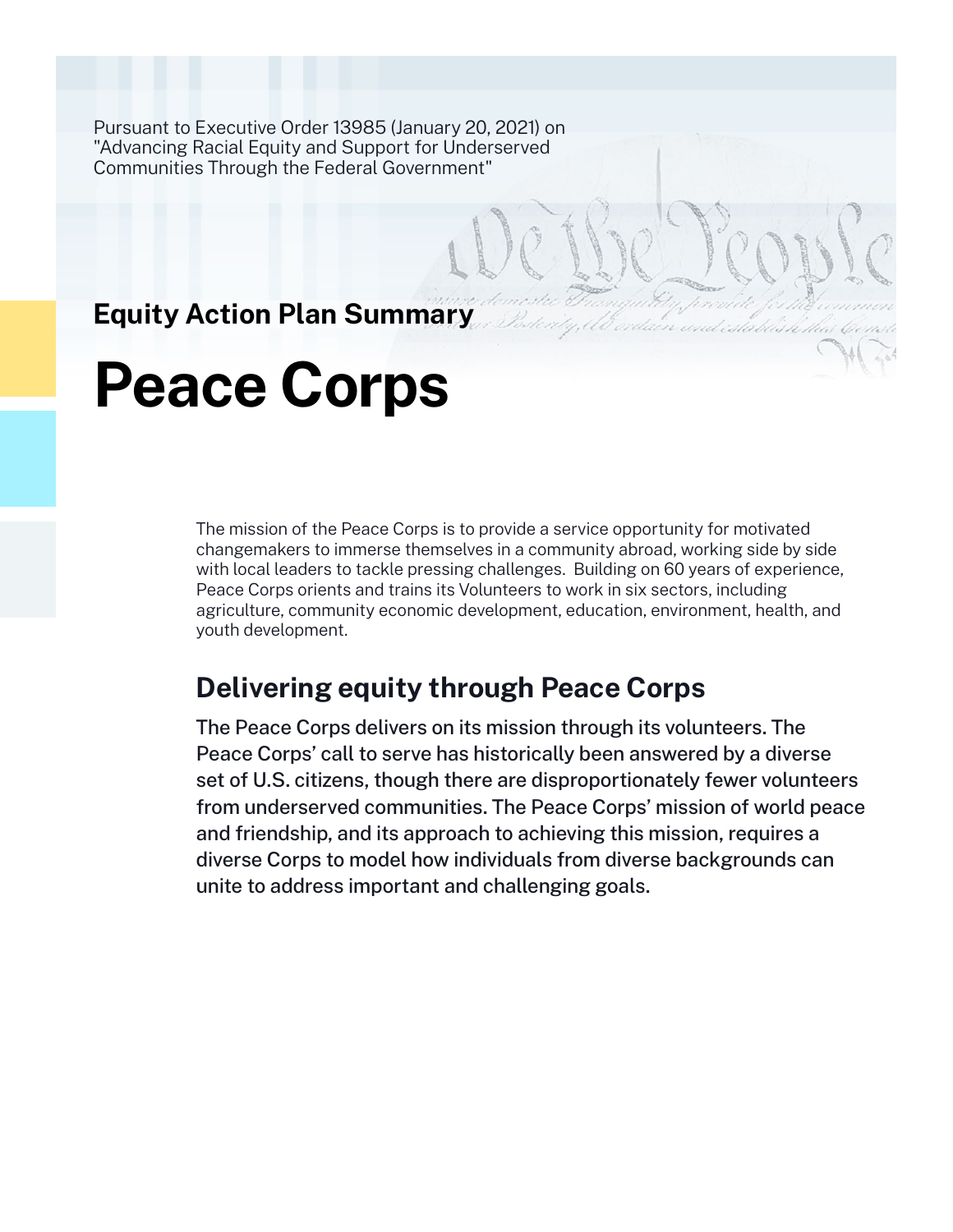## **New strategies to advance equity**

## **Expand opportunities for members of underserved communities to serve in the Corps**

Peace Corps stipends cover basic living experiences and aspiring volunteers are expected to cover additional expenses through personal or family funds (including the cost of obtaining a medical clearance or an unexpected trip home). Aspiring Volunteers from underserved communities may have less access to discretionary personal or family funds to support them. Peace Corps provides Federal student loan deferral, housing, and transportation; however, aspiring Volunteers must account for the loss of potential earnings during their service as well as the potential employment gap post service. Interested Americans from underserved communities may also find it more difficult to answer the call to serve if they have financial obligations that would make living on a Peace Corps stipend untenable, such as student loan debt. To address these barriers, the Peace Corps will conduct a review of financial barriers to service to inform planning efforts; update its recruitment strategy to focus on underserved communities; identify any equity barriers that may occur during service; and update terminology in Peace Corps data systems to reflect equity priorities and align recruitment data systems with updated posts requests.

#### **Embed equity in overseas post operations**

As Volunteer diversity has increased, core systems have not been fully adjusted to accommodate the different needs of underserved populations. While the Peace Corps has had similar retention rates across diverse staff employment and Volunteer service, the agency is intentionally analyzing feedback about the unique challenges faced by historically underserved groups in order to eliminate barriers to full participation across its core operations and also address any trust deficit that has evolved from LGBTQI+ individuals who may face legal discrimination in some countries of service; Volunteers of color shouldering the burdens of colonialist history, expectations, and legacy power structures; all gender identities negotiating often fixed or nuanced gender roles that are often binary and culturally expected; physical environments and lack of regulatory protections or cultural viewpoints related to people with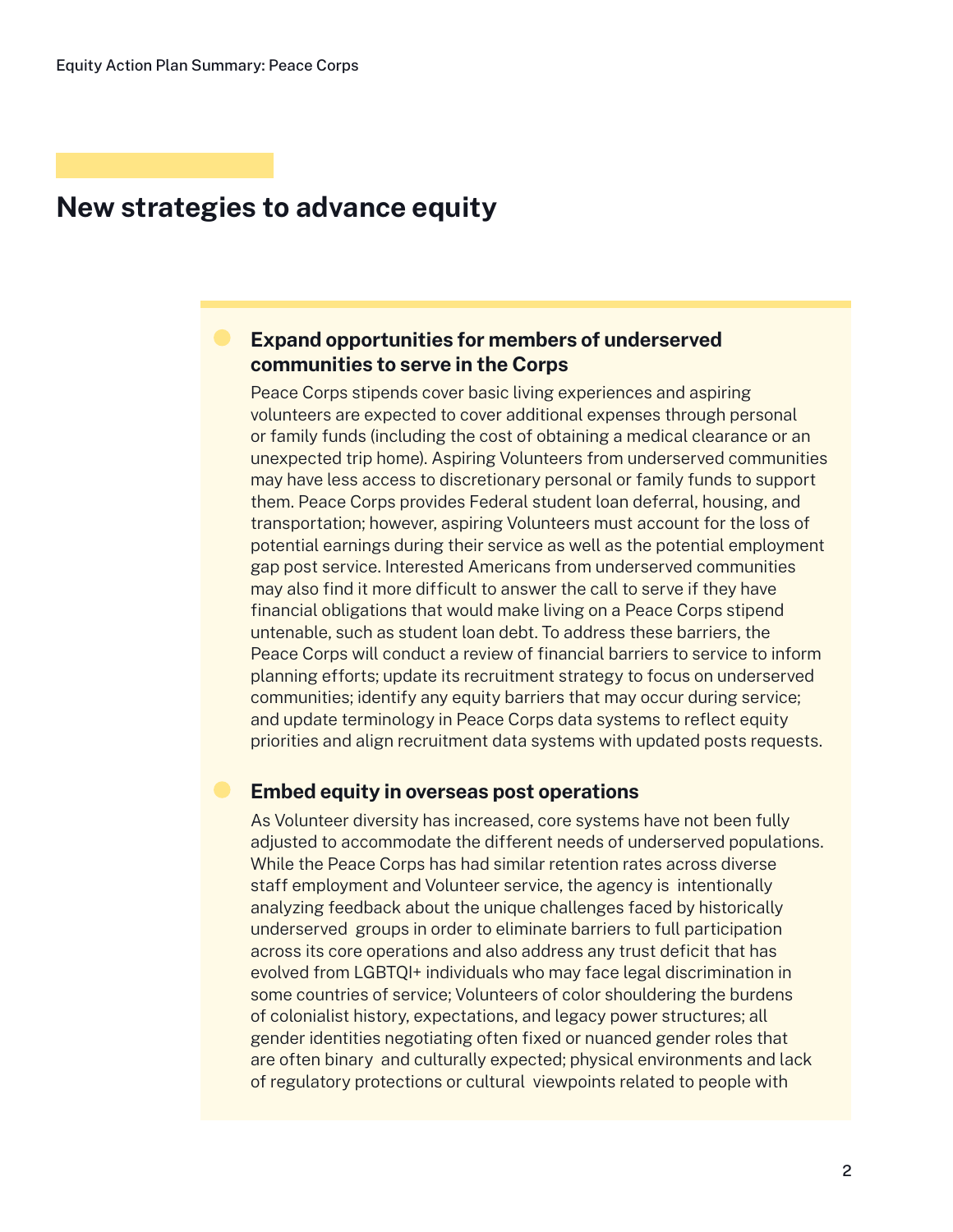New strategies to advance equity

disabilities that make accessibility a challenge; and religious minorities impacted by historical conflicts around religion within any given countrycontext. To begin to address these barriers to equitable volunteering, the Peace Corps will implement equity councils to foster inclusive cultures, including the development of equity benchmarks in core business processes; conducting and analyzing feedback from internal and external stakeholders and reporting findings; and addressing the challenge of advancing equity in the unique cultural contexts across overseas operations.

#### **Enhance stakeholder engagement**

The Peace Corps was founded on the belief that lasting bridges of understanding and friendship can be built between individuals from vastly different backgrounds and yield tangible, lasting benefits. However, Peace Corps messaging about its intent and impact may not have effectively reached underserved communities. If the Peace Corps does not understand the reluctance or concerns underserved communities have about the volunteer experience, it will be difficult to address apprehensions in credible, authentic ways. In response to this barrier, the Peace Corps will design and implement a data and stakeholder-informed strategy to reach underserved communities, focusing specifically on Title I eligible schools, which serve a diverse range of American communities, including communities of color, communities in rural areas, and communities adversely affected by persistent poverty or inequality. The Peace Corps will continue to deepen its commitment and support of Historically Black Colleges and Universities (HBCU), with plans to be designated as a formal partner as part of the HBCU Partners Act. Additionally, the recently established Peace Corps Tribal Nations Action Plan will ensure regular and meaningful consultation between the Peace Corps and Tribal Nations around agency programming and policies that may have Tribal implications.

#### **Integrate equity into agency procurement and contracting**

The Peace Corps has an opportunity to improve equity through data-driven decision-making that will better assess and address barriers to contracting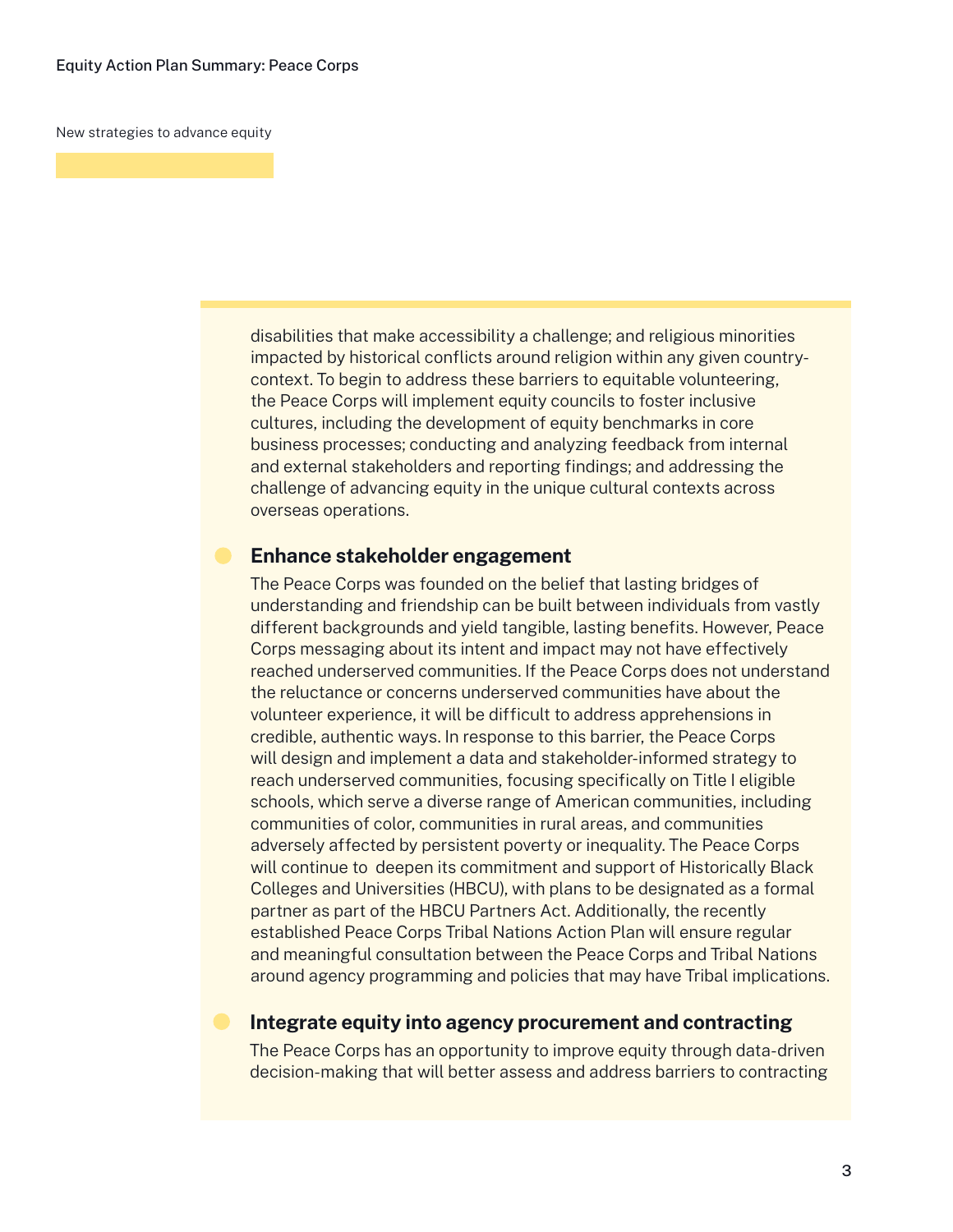New strategies to advance equity

and procurement opportunities that are faced by small disadvantaged businesses. The Peace Corps has exceeded its small disadvantaged business statutory minimum of 5 percent of the total value of the agency's contracts over the last three years. However, the agency has experienced challenges meeting its statutorily minimal goal of 3 percent of the total value of the agency's contacts to Historically Underutilized Business Zones (HUBZone), which has been less than 1 percent. A key barrier preventing more contracts from being awarded to HUBZone contractors is the lack of awareness within the agency on the certified HUBZone program and contractor capabilities and guidance on how to reach goals. To address this barrier, the Peace Corps will work with contracting professionals to perform market research to increase its use of small disadvantaged businesses and HUBZone programs and include best practice contact language to allow small disadvantaged businesses and HUBZone businesses to better compete for and enter into contracts with the agency. Guidance will be provided to non-procurement staff on the certified HUBZone program, and HUBZone vendor capabilities and vendor outreach will be conducted to provide visibility around available procurement opportunities.

### **Invest in resources to help advance civil rights**

Advancing equity rests on the presumption of equal opportunities and protection under the law. As noted in the Executive Order, government programs are designed to serve all eligible individuals. To meet this objective and to enhance compliance with existing civil rights laws, agencies were obligated to address the operational status and level of institutional resources available to offices or divisions within the agency that are responsible for advancing civil rights or whose mandates specifically include serving underrepresented or disadvantaged communities. To meet this mandate, Peace Corps will leverage recent hires in the Office of Civil Rights and Diversity to identify and address barriers limiting employment opportunities for members of a particular group based on their sex, race, ethnicity, or disability status.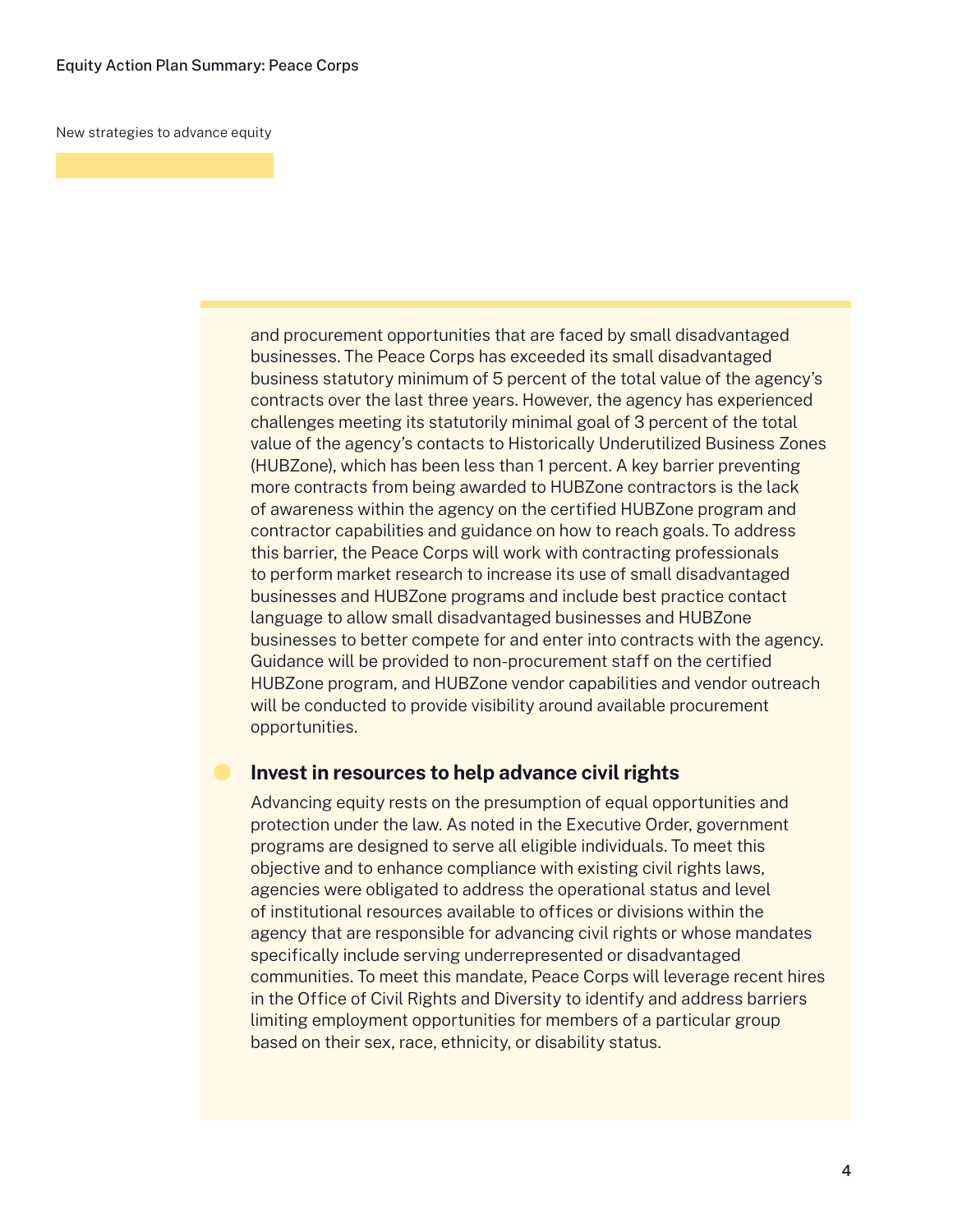# **Building on Peace Corps' progress**

**This equity action plan builds on Peace Corps' progress delivering on equity and racial justice in the first year of the Biden-Harris Administration.**

## **Developing an Intercultural Competence, Diversity, Equity, Inclusion, and Accessibility Practice**

The Office of ICDEIA, which is led by the Chief Diversity Officer, was established and will include five new full-time positions to support the work of the office. The Chief Diversity Officer has been added as a voting member on the Senior Policy Committee. An equity and diversity lens has been embedded into key decision-making structures. The Office of Civil Rights and Diversity has begun outreach to other Federal government agencies to expand Peace Corps' recruitment and outreach pipeline.

#### **Enhancing equity measures and equitable data**

Data is currently being analyzed from a new equity-focused section in overseas Posts' annual Integrated Planning and Budget System. This data was collected in an operational survey across 13 different Post-level business functions (for example, post management, Volunteer support, personnel management) and will inform best practices for equity. The Volunteer Recruitment and Selection Equity assessment continues to focus on assessing, synthesizing, and analyzing the race and ethnicity diversity data in its Volunteer pool, from pre-application lead to completion of service. The Office of Strategic Information, Research, and Planning integrated diversity and equity questions in surveys for stakeholders to ensure customized equity measures of progress and is collecting an agency-wide data set to enhance the management and use of diversity data.